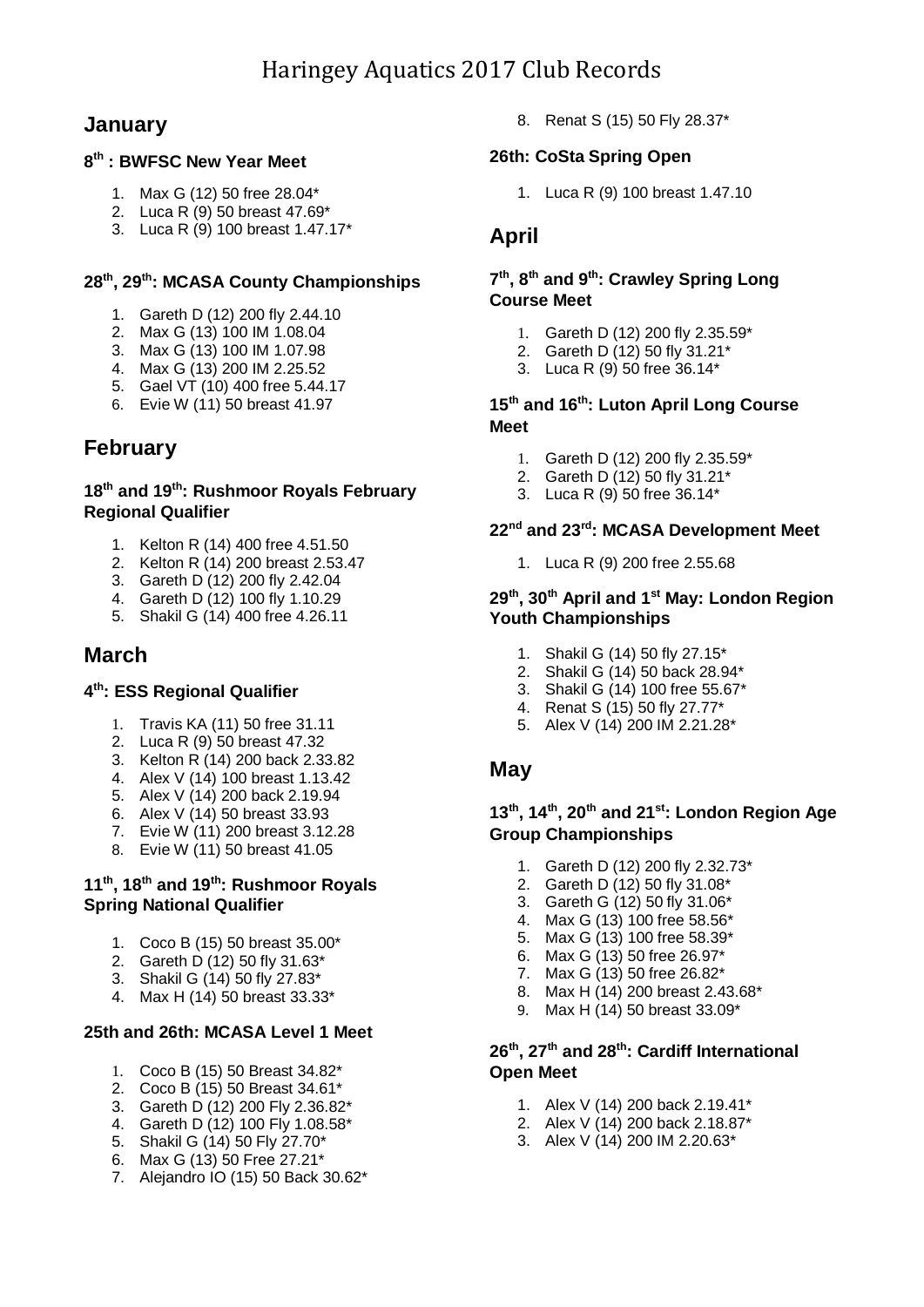## **29th: PNSC May Madness Meet**

1. Shakil G (14) 100 fly 1.02.33\*

## **June**

## **10 th and 11 th: Kate Lack Trophy Meet**

- 1. Kelton R (14) & (Open) 200 free 2.15.70
- 2. Shakil G (14) 200 free 2.01.90

## **24th and 25th: Bexley SC June Open Meet**

- 1. Alex V (14) 200 back 2.18.01
- 2. Max G (13) 100 free 58.06
- 3. Max G (13) 100 IM 1.07.78
- 4. Shakil G (14) 400 free 4.25.83
- 5. Shakil G (14) 200 free 2.00.84

## **16th and 30th: Summer Club Championships**

- 1. Alejandro IO (15) 50 back 30.44
- 2. Renat S (15) 50 breast 33.61
- 3. Luca R (9) 50 free 35.75
- 4. Travis KA (11) 50 fly 32.62
- 5. Travis KA (11) 50 free 30.44

# **July**

### **2 nd: BC Summer Invitational Meet**

1. Luca R (9) 100 free 1.17.24

## **9 th: BWFSC Summer Meet**

1. Luca R (9) 50 free 35.61\*

### **25th -30th: British Summer Championships**

- 1. Shakil G (15) 50 fly 27.19\*
- 2. Shakil G (15) 50 back 29.01\*

## **August**

### **31st July-6 th: Swim Wales Summer Nationals**

- 1. Max G (13) 50 free 26.33\* H
- 2. Max G (13) 50 free 26.19\* F
- 3. Max G (13) 100 free 57.74\*

## **2 nd -6 th: Swim England National Summer Championships**

- 1. Shakil G (15) 50 free 25.44\*
- 2. Shakil G (15) 100 fly 1.03.52\*
- 3. Shakil G (15) 100 back 1.02.98\*
- 4. Shakil G (15) 100 back 1.02.30\*

## **September**

## **23 rd and 24 th: Luton Autumn SC Meet**

- 1. Alex V (15) 100 breast 1.14.64
- 2. Alex V (15) 200 IM 2.21.64
- 3. Rose P (Open) 400 IM 5.28.96
- 4. Shakil G (15) 400 IM 5.03.16
- 5. Shakil G (15) & (Open) 1500 free 17.18.56
- 6. Shakil G (15) & (Open) 400 free 4.17.42
- 7. Shakil G (15) 200 free 1.58.79
- 8. Shakil G (15) 50 free 25.08

## **October**

## **1 st: BWFSC County Qualifier Meet**

1. Bianca GV (10) 200 free 2.52.47\*

## **7 th: ESS Regional Qualifier**

- 1. Evie W (11) 50 breast 40.88
- 2. Evie W (11) 200 breast 3.11.74
- 3. Shakil G (15) 200 back 2.17.67
- 4. Max H (14) 100 breast 1.12.38
- 5. Travis KA (11) 50 free 30.18

## **8 th: Swim England National County Team Championships**

- 1. Max G (13) 100 breast 1.10.90
- 2. Max G (13) 100 free 56.38

## **14th: Arena League Round 1**

- 1. Shakil G (15) 100 fly 1.00.96
- 2. Gareth D (13) 100 fly 1.06.00
- 3. Shakil G (15) 100 free 55.16
- 4. Renat S (15) 100 breast 1.13.24
- 5. Travis KA (11) 50 free 29.73
- 6. Max H (14) 100 breast 1.11.13

## **November**

#### **4 th and 5 th: London Region Winter Championships**

- 1. Shakil G (15) 50 fly 26.97\*
- 2. Max G (13) 50 breast 33.39\*
- 3. Max G (13) 200 breast 2.43.56\*
- 4. Max H (14) 200 breast 2.42.70\*